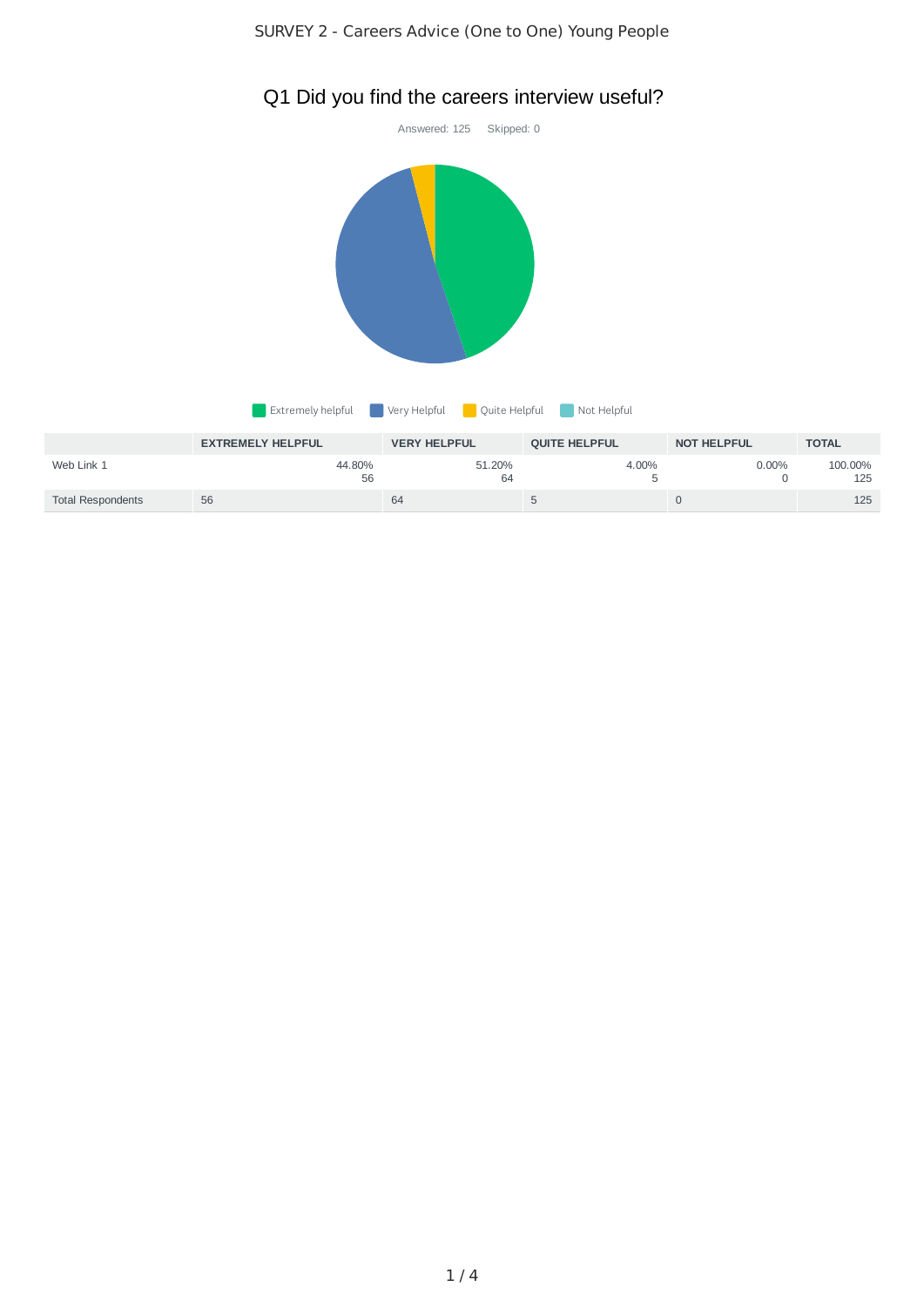

# Q2 Did you find the Careers Adviser professional, friendly and helpful?

|                          | <b>EXTREMELY</b> | <b>VERY</b>  | <b>OUITE</b> | <b>NOT</b> | <b>TOTAL</b>   |
|--------------------------|------------------|--------------|--------------|------------|----------------|
| Web Link 1               | 75.20%<br>94     | 23.20%<br>29 | 1.60%        | 0.00%      | 100.00%<br>125 |
| <b>Total Respondents</b> | 94               | 29           |              |            | 125            |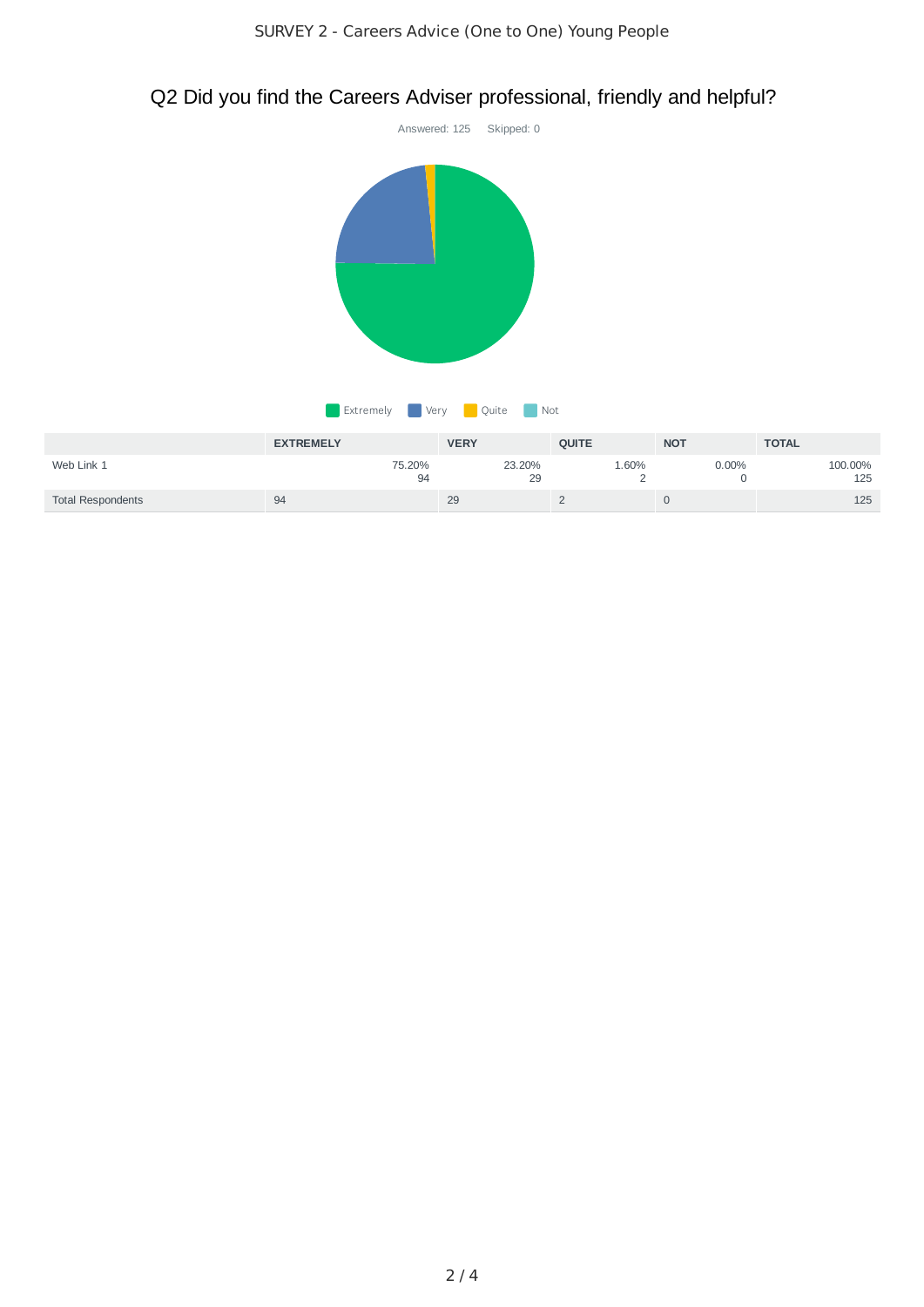# Answered: 125 Skipped: 0 **No** Yes **No**

# Q3 Would you recommend the service to others?

|                           | <b>YES</b>   | <b>NO</b> |          | <b>TOTAL</b> |                |
|---------------------------|--------------|-----------|----------|--------------|----------------|
| Web Link 1                | 100.00%      | 125       | $0.00\%$ |              | 100.00%<br>125 |
| <b>Total Respondents</b>  | 125          | U         |          |              | 125            |
| IF NOT PLEASE TELL US WHY | <b>TOTAL</b> |           |          |              |                |
| Web Link 1                |              |           |          |              | 0              |